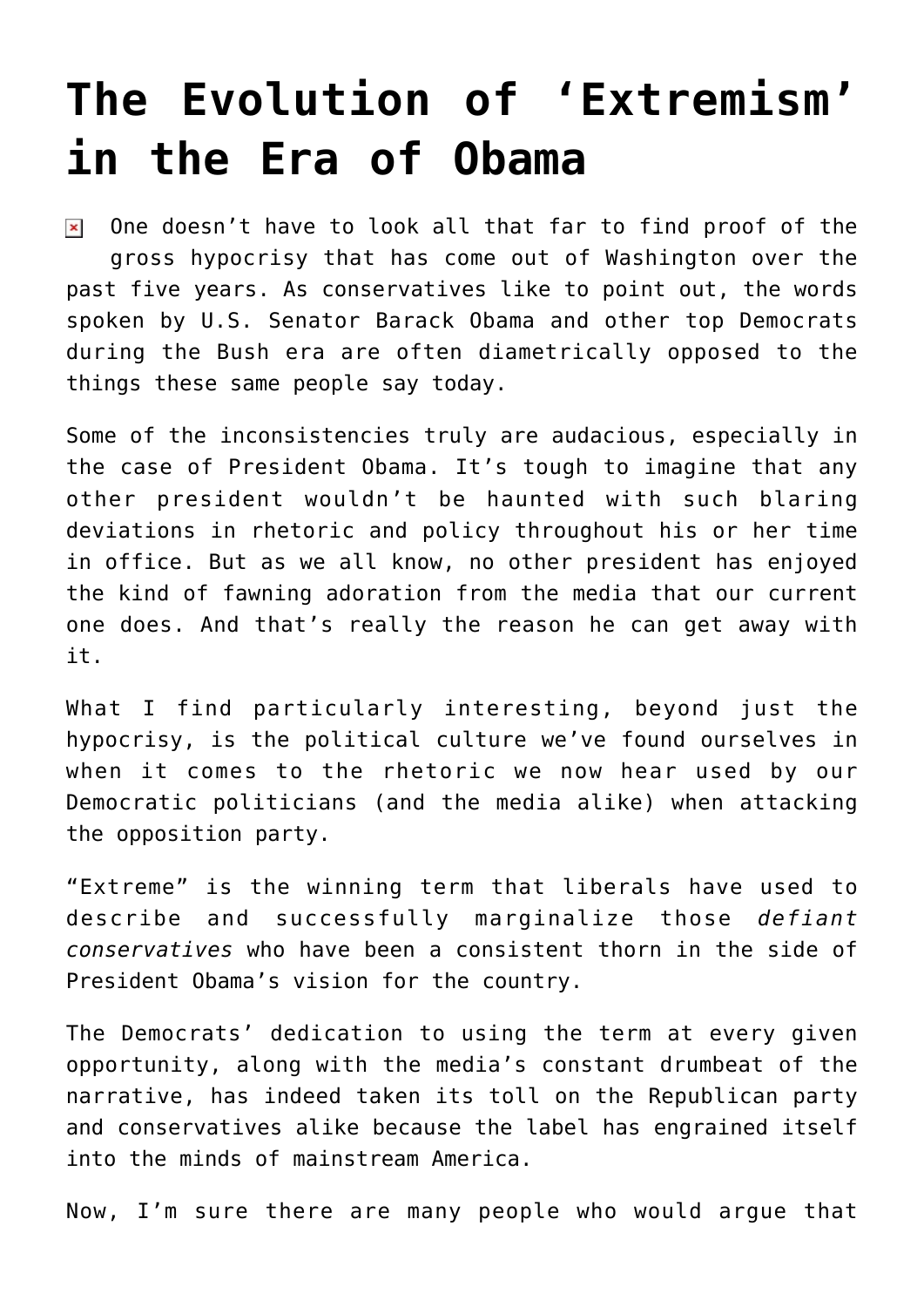conservative groups like the Tea Party have *earned* their "extreme" mantra, and they're sure to give me examples of why. But I would ask those people to question why it is that viewpoints and actions that weren't at all considered to be extreme five years are considered to be completely *over the top* today.

I'll give you a few examples:

**Ringing the panic bell on our national debt**

We've all seen the videos of Barack Obama during the presidential campaign in 2008 speaking to audiences about what he portrayed to be a *very* serious problem for our country at the time: The size of our national debt.

Here's a partial transcript from one of those speeches:

*"The problem is, is that the way Bush has done it over the last eight years is to take out a credit card from the Bank of China in the name of our children, driving up our national debt from \$5 trillion dollars for the first 42 presidents number 43 added \$4 trillion dollars by his lonesome, so that we now have over \$9 trillion dollars of debt that we are going to have to pay back — \$30,000 for every man, woman and child. That's irresponsible. It's unpatriotic."*

Sounds pretty similar to the things we often hear Sarah Palin and Ted Cruz say about our current president, doesn't it?

As I mentioned earlier, we all understand the hypocrisy of Obama's statement in the context of where our national debt now stands. We now owe \$17 trillion. \$7 trillion was added under Obama and another \$3 trillion will be added by the end of his presidency. *Every man, woman, and child* now owes close to \$55,000.

Now, let's talk about public perception…

Did *anyone* categorize Senator Obama's rhetoric or position in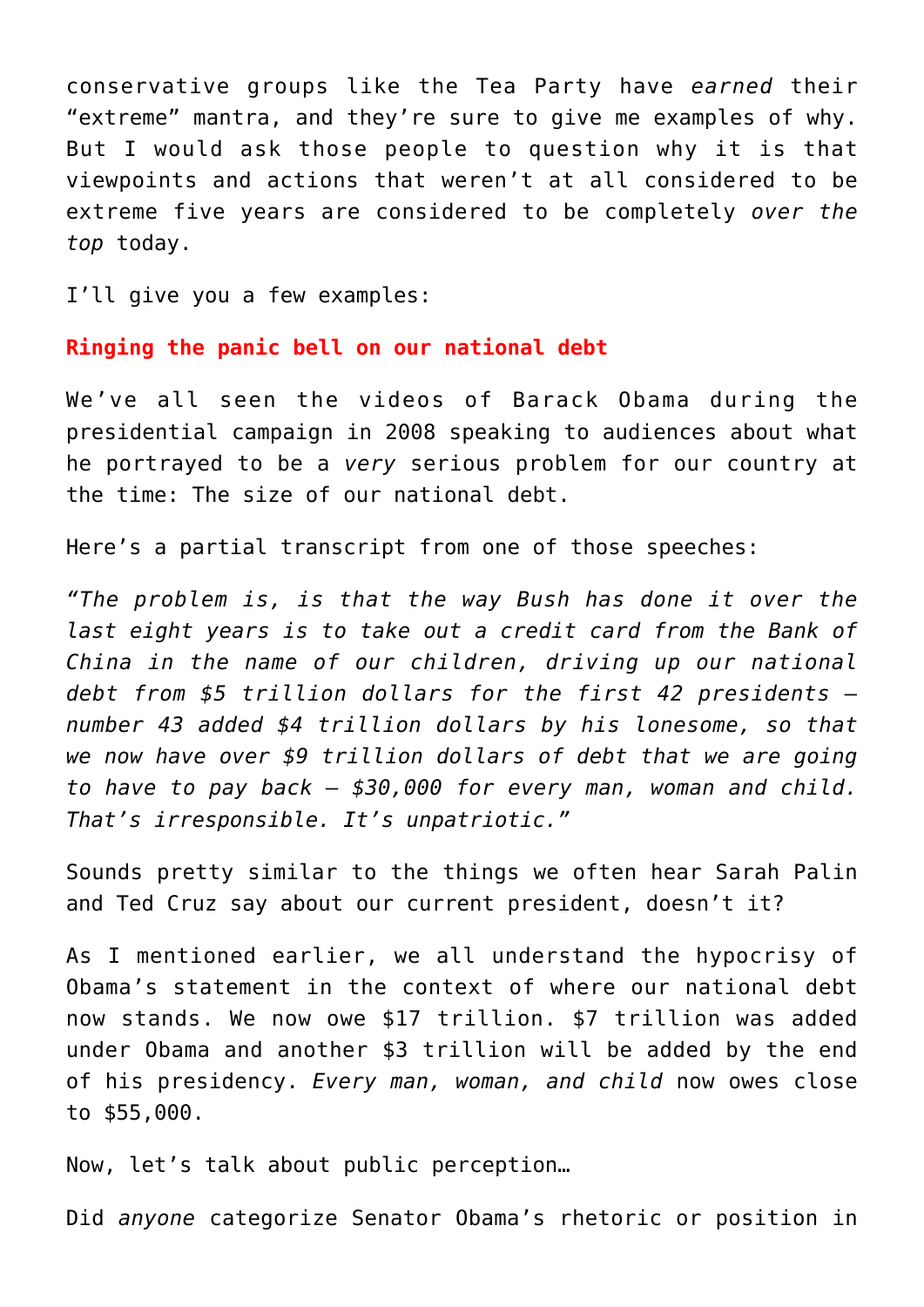2008 as being "extreme?" Did anyone label his viewpoint as being "dangerous" to our country? Of course not. Yet, what he was saying was precisely what the Tea Party has been labeled as "extremists" for saying for the past three years.

When you think about it, Obama was spreading the Tea Party message before the Tea Party was. He was sounding the alarm on our national debt long before CNBC's Rick Santelli made his famous rallying cry that brought economic conservatives to the streets with protest signs. Yet, between those two people, which one did the media brand as an extreme ideologue at the time?

Yes, that's a rhetorical question.

## **Voting against raising the debt ceiling**

Here's are some excerpts from a speech Barack Obama made in 2006 on the senate floor:

*"This rising debt is a hidden domestic enemy, robbing our cities and States of critical investments in infrastructure like bridges, ports, and levees; robbing our families and our children of critical investments in education and health care reform; robbing our seniors of the retirement and health security they have counted on. Every dollar we pay in interest is a dollar that is not going to investment in America's priorities. Instead, interest payments are a significant tax on all Americans — a debt tax that Washington doesn't want to talk about. If Washington were serious about honest tax relief in this country, we would see an effort to reduce our national debt by returning to responsible fiscal policies."*

*"Increasing America's debt weakens us domestically and internationally. Leadership means that 'the buck stops here." Instead, Washington is shifting the burden of bad choices today onto the backs of our children and grandchildren. America has a debt problem and a failure of leadership. Americans deserve better. I therefore intend to oppose the*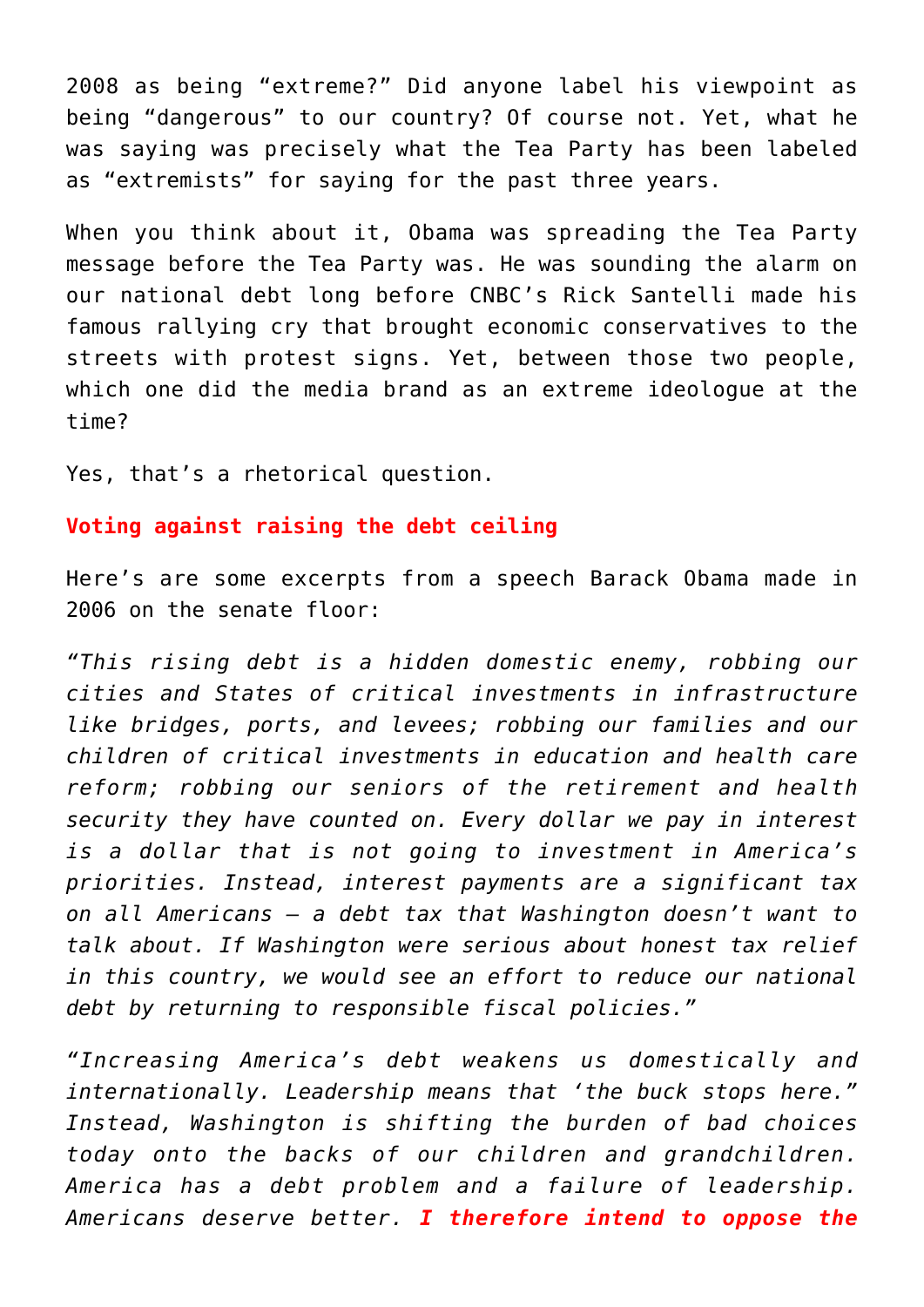## *effort to increase America's debt limit."*

And that's *exactly* what Barack Obama did in 2006. He voted *against* raising the debt limit.

Again, this stance stands in firm opposition to the things he's been saying and doing since he became our president. But again, let's disregard the blatant hypocrisy and look at how his vote was interpreted.

Were he and the others that voted the same way portrayed as "extremists" by the media? Did anyone suggest that he was *taking the country hostage* or *putting a gun to the head of the American people?* Was Barack Obama's lack of concern for America not being able to *pay its bills* described by anyone as un-American, or in any way compared to the actions of a terrorist?

Of course not, and our debt problem was merely a fraction of what it is today!

## **Trying to de-fund a major presidential initiative**

The most recent budget battle, which ultimately led to the government shutdown, happened because of the attempt by many Republicans in congress to de-fund Obamacare. This resulted in high-profile Democrats, including President Obama, using every nasty metaphor imaginable to describe their opponents: "hostage-takers", "terrorists", "abusive spouses", and of course, "extremists." And those names just came from the politicians. The media was even harsher in their condemnation.

Yet, back in 2007 when many Democrats in congress (including Barack Obama) were voting to de-fund our military operations in Iraq while our troops were in harms-way, I don't recall any such terminology being used, neither by the Republicans nor the media. The worst I remember were some pundits from *the right* saying that the move would help the enemy (which I don't think anyone could deny), but never were those Democrats